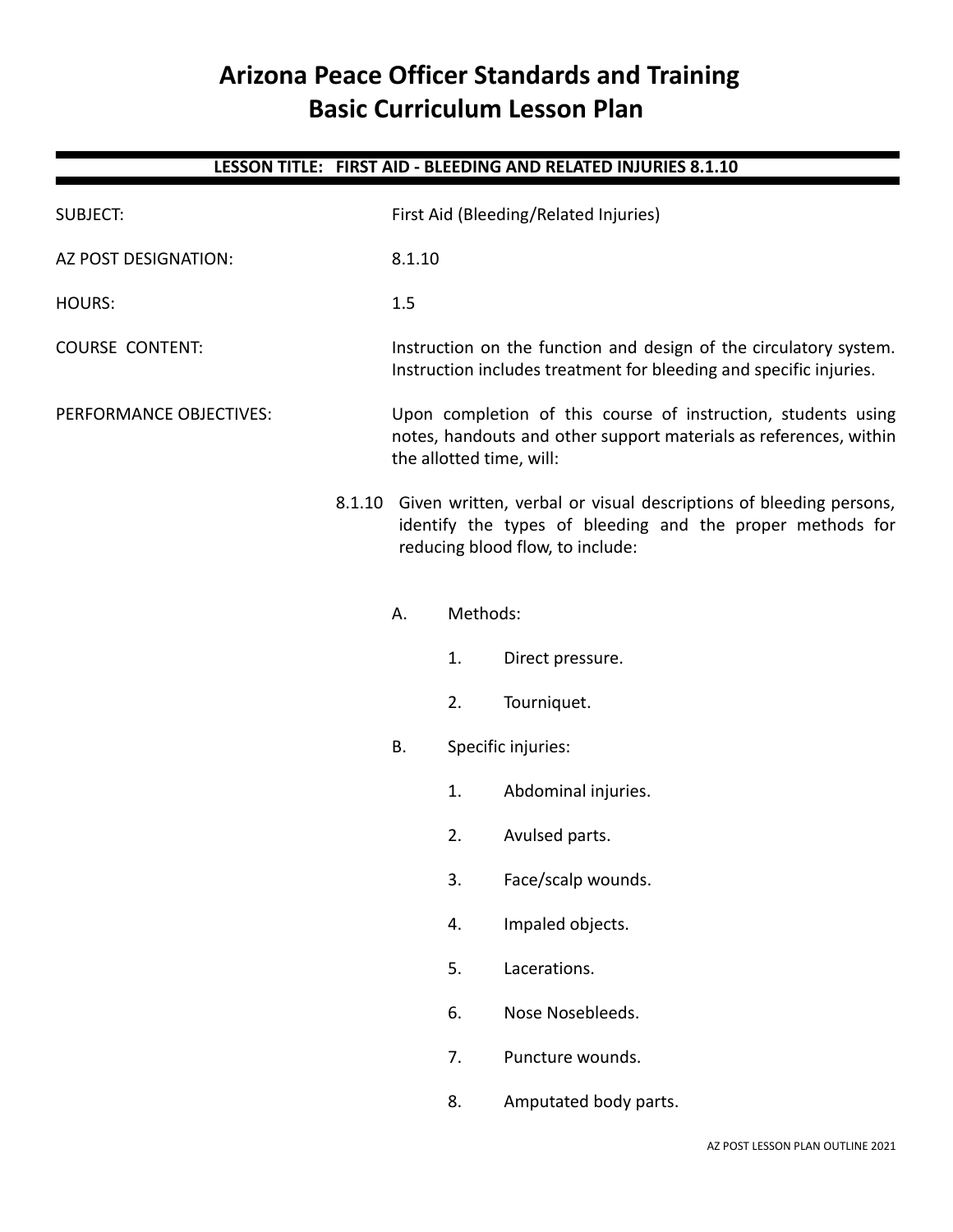| LDINO AND INLLATED INJUNILO      |                                                          |                                      |  |  |
|----------------------------------|----------------------------------------------------------|--------------------------------------|--|--|
| DATE FIRST PREPARED:             | January 1998                                             |                                      |  |  |
| <b>PREPARED BY:</b>              | Allen Weston                                             |                                      |  |  |
| <b>REVIEWED - REVISED:</b>       | David Kleinman                                           | DATE: December 1998                  |  |  |
| <b>REVIEWED - REVISED:</b>       | Sgt. W. Wright ALEA<br>Course Revision 2001              | DATE: January 2001                   |  |  |
| <b>REVIEWED - REVISED:</b>       | <b>SME Committee</b>                                     | DATE: October 2003                   |  |  |
| <b>REVIEWED - REVISED:</b>       | Officer Tim Taylor,<br><b>SME Chairman</b>               | DATE: February 2004                  |  |  |
| <b>REVIEWED - REVISED:</b>       | AZ POST - Hours corrected                                | DATE: June 2006                      |  |  |
| <b>REVIEWED - REVISED:</b>       | <b>SME First Aid Group</b>                               | DATE: November 2017                  |  |  |
| <b>REVIEWED - REVISED:</b>       | AZPOST (DocX)                                            | DATE: March 2022                     |  |  |
| <b>REVIEWED - REVISED:</b>       |                                                          | DATE:                                |  |  |
| AZ POST - APPROVAL:              | Don Yennie                                               | DATE: November 2017                  |  |  |
| AZ POST - APPROVAL:              | Lori Wait                                                | DATE: March 2022                     |  |  |
| <b>INSTRUCTOR REFERENCES:</b>    |                                                          |                                      |  |  |
| <b>CLASS LEVEL:</b>              | Student                                                  |                                      |  |  |
| <b>TRAINING AIDS:</b>            |                                                          |                                      |  |  |
| <b>INSTRUCTIONAL STRATEGY:</b>   |                                                          |                                      |  |  |
| <b>SUCCESS CRITERIA:</b>         | 70% or higher on a written, multiple-choice examination. |                                      |  |  |
| <b>COMPUTER FILE NAME:</b>       |                                                          | 8.1.10 Bleeding and Related Injuries |  |  |
| DATE RELEASED TO THE SHARE FILE: | May 27, 2022                                             |                                      |  |  |

٠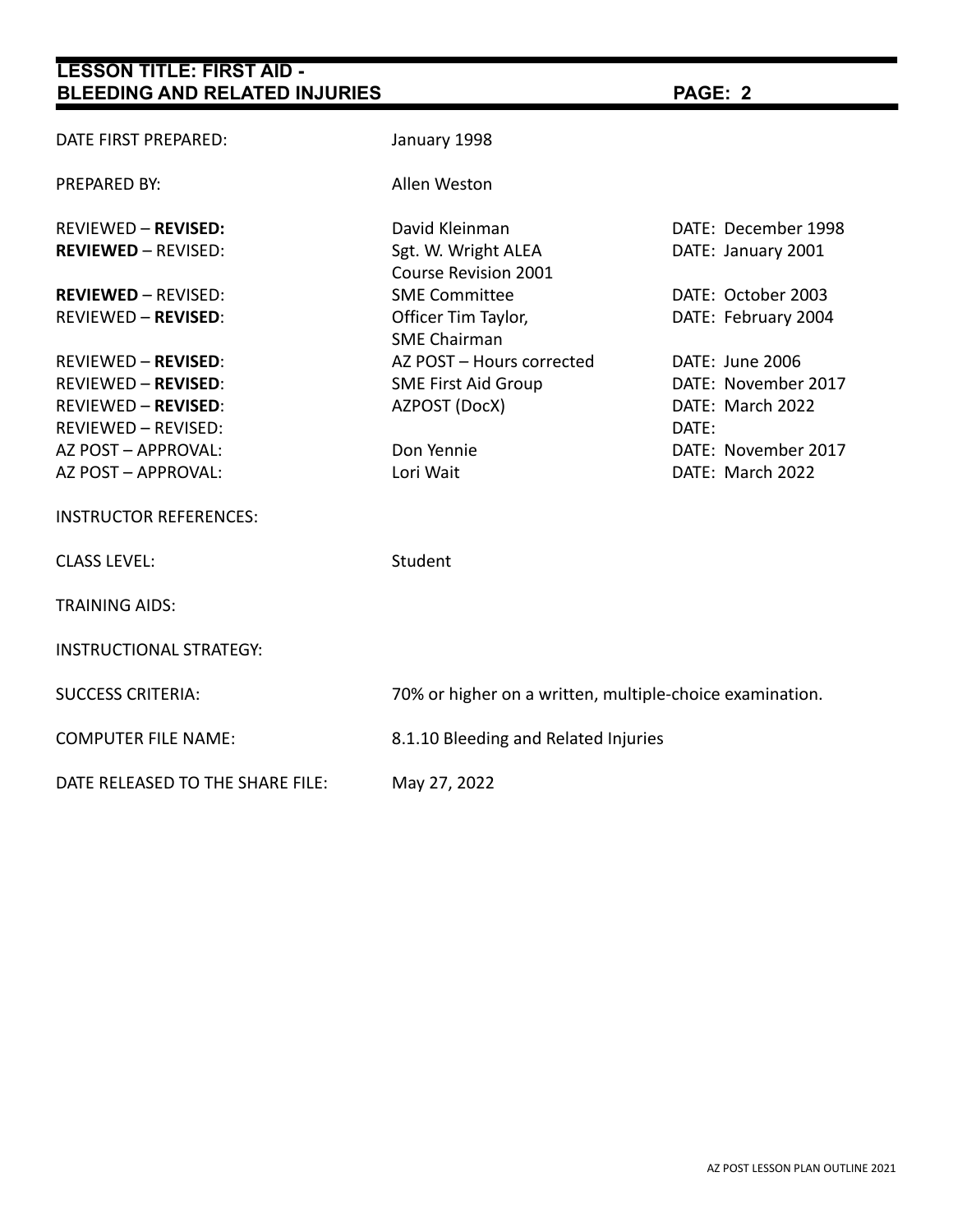### **I. INTRODUCTION**

- A. Instructor (self) introduction.
- B. Preview of performance objectives.

### **II. TYPES OF INJURIES**

- A. Internal:
	- 1. No observation of bleeding.
	- 2. Will see the signs and symptoms of shock. **P. O. 8.1.11** *INSTRUCTOR NOTE: Review signs and symptoms of hypovolemic shock.*
	- 3. Treat for shock.
- B. External:
	- 1. Visually observe some type of bleeding.

### **III. THE PRIMARY OBJECTIVE IN ALL EXTERNAL INJURIES IS TO STOP PROFUSE BLEEDING**

A. Direct pressure. **P. O. 8.1.10B1**

- 1. Gloved hand/dressing.
	- a. Dressing material placed over a wound.
		- ii. Gauze.
		- ii. Bulky.
		- iii. Occlusive (airtight, does not allow air to pass through.)
		- iv. Use what you have; sterile is best, but do not leave the patient to try and find something.
	- b. A bandage holds the dressing in place.
		- i. Bandage only after the bleeding is controlled.
		- ii. Never remove, always add.
		- iii. The bandage is wrapped from below the wound to the top, covering the entire dressing.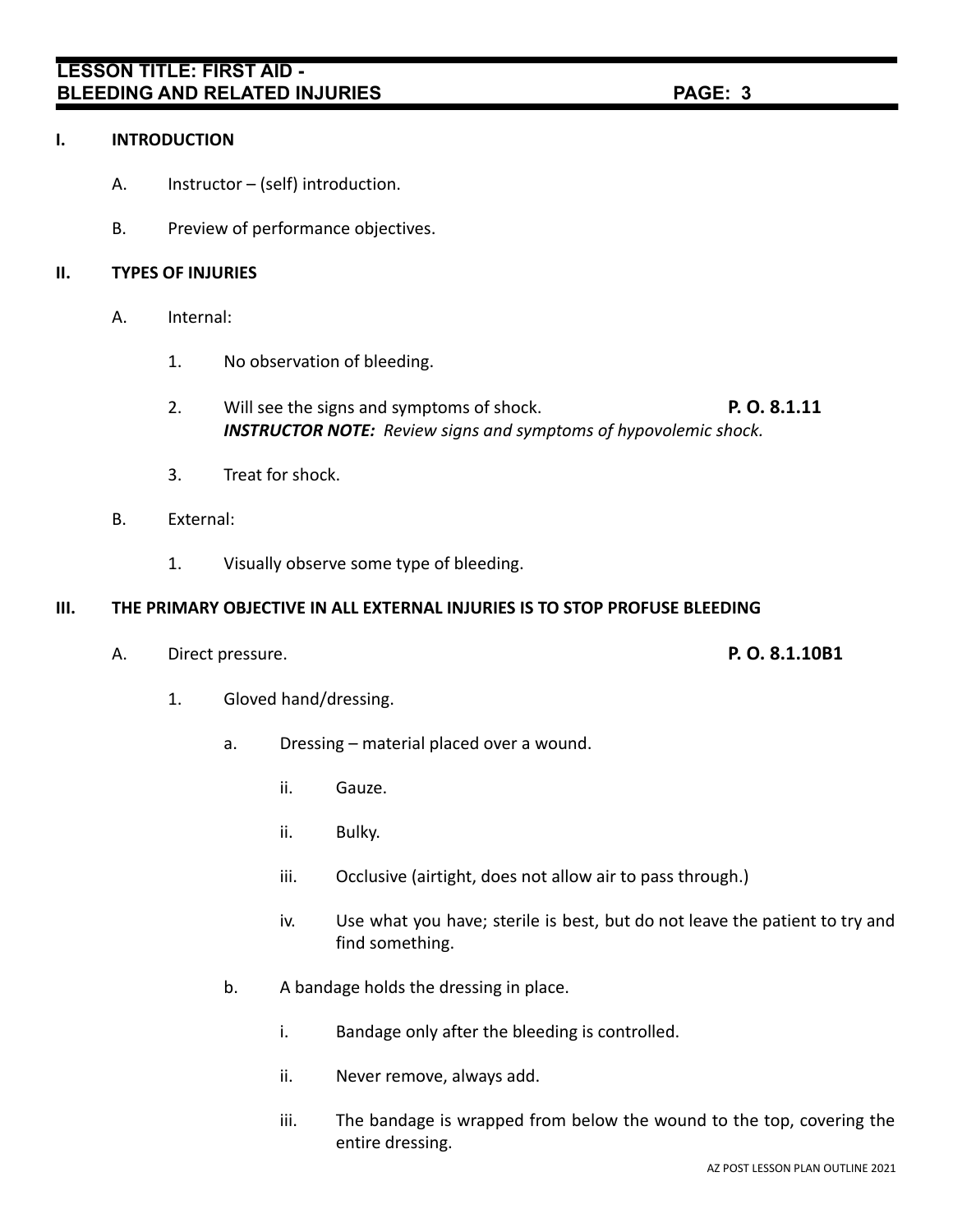- iv. Apply enough pressure to control the bleeding.
- v. Check the pulse. (Can be checked at a foot or wrist on the same limb that is injured.)
- 2. Place over the wound, hold and apply steady pressure.
- A. On arteries, this technique takes 10-30 minutes. Pulsating action stops clotting from taking place.
- B. Tourniquet. **P. O. 8.1.1B**

- 1. Use when bleeding cannot be controlled with direct pressure.
	- a. Used for amputation.
	- b. Used only on extremities.
	- c. Stops blood flow past the point of the tourniquet.
- 2. Method:
	- a. Commercially Available Tourniquet- Follow the instructions to apply correctly.
	- b. Tourniquet placement.
		- i. Locate appropriate sites.
		- ii. Place the tourniquet 3 to 4 inches above the wound site.
		- iii. If unable to locate the wound site, place a tourniquet as high as possible on the limb. Avoid sharp edges and narrow straps
		- iv. Tighten until bleeding stops or no distal pulses felt.
	- c. Note the time the tourniquet is applied and notify EMS.
	- d. Never loosen a tourniquet.

### **IV. TYPES OF COMMON EXTERNAL BLEEDING INJURIES**

- A. Abrasions- Control bleeding and bandage.
- B. Cuts, lacerations, incisions- Control bleeding and bandage. (Surface injuries)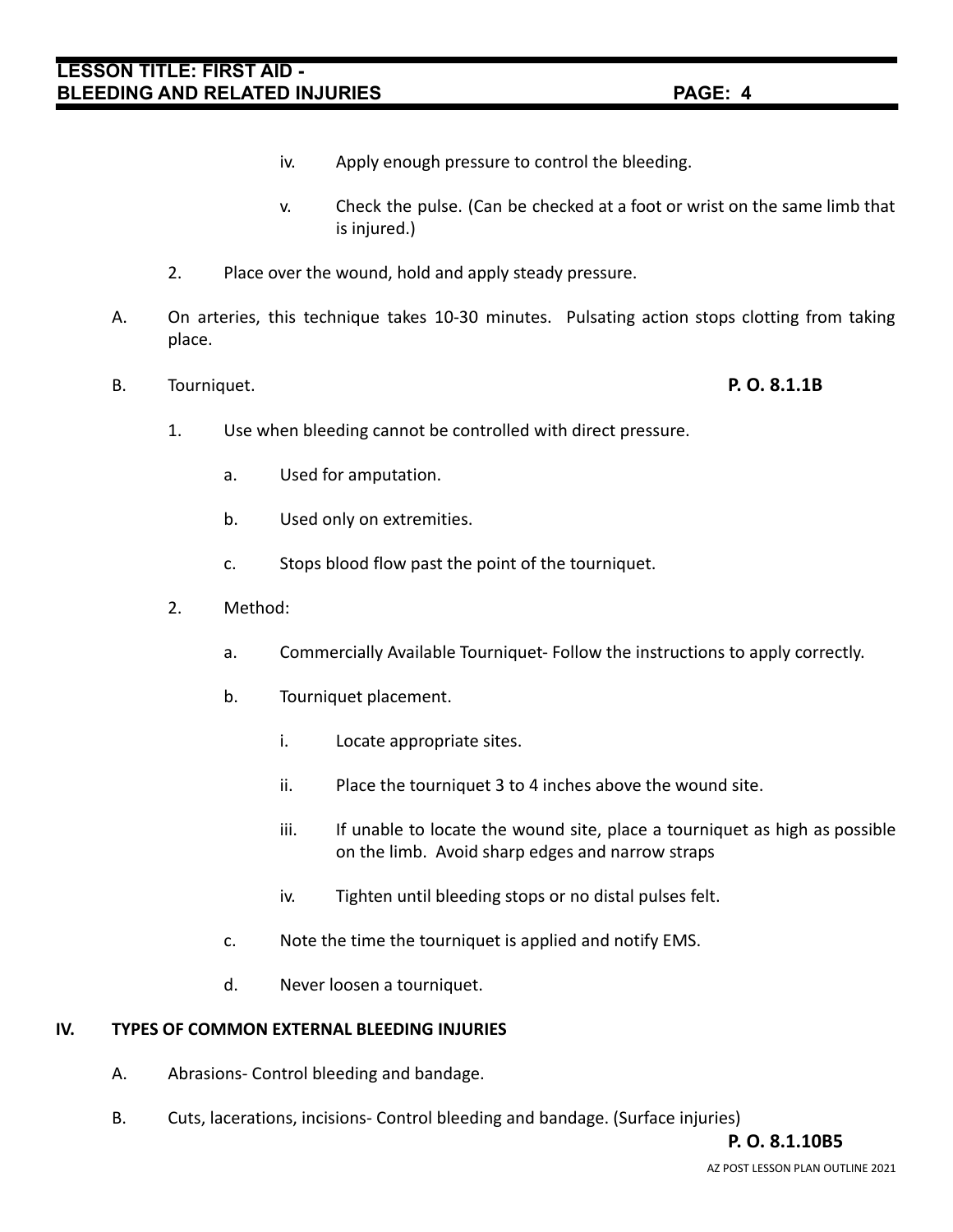| LESSON TITLE: FIRST AID - |            | <b>BLEEDING AND RELATED INJURIES</b>                                              | PAGE: 5        |
|---------------------------|------------|-----------------------------------------------------------------------------------|----------------|
| C.                        | 1.         | Punctures and Penetrating wounds.<br>Use occlusive dressing on the torso or neck. | P. O. 8.1.10B7 |
|                           | 2.         | Control bleeding and bandage.                                                     |                |
| D.                        | Avulsions. |                                                                                   | P.O. 8.1.10B1  |
|                           | 1.         | Reposition the skin. A piece of skin torn off or left hanging as a flap)          |                |
|                           | 2.         | Control bleeding and bandage.                                                     |                |
| E.                        |            | Amputations.                                                                      | P.O. 8.1.10B8  |
|                           | 1.         | Bulky dressing.                                                                   | P.O. 8.1.10B1  |
|                           | 2.         | Preserve part.                                                                    |                |
|                           | 3.         | Keep cool and dry.                                                                |                |

### **V. SPECIFIC INJURIES**

- A. Abdominal injuries.
	- 1. Contains both hollow and solid organs. (Hollow- stomach, intestine, etc. Solid- liver, pancreas and spleen.)
		- a. The rupture of hollow organs allows waste contents to spill into the peritoneal cavity.
		- b. The rupture of solid organs results in severe bleeding.
	- 2. Treatment of injury.
		- a. Internal.
			- i. Treat for shock. Organs such as the liver and spleen can lose a lot of blood, if damaged.
			- ii. May make the patient more comfortable by holding a pillow on his/her abdomen.
		- b. External (protruding organs).
			- i. Normal procedure.
			- ii. Be alert for vomiting.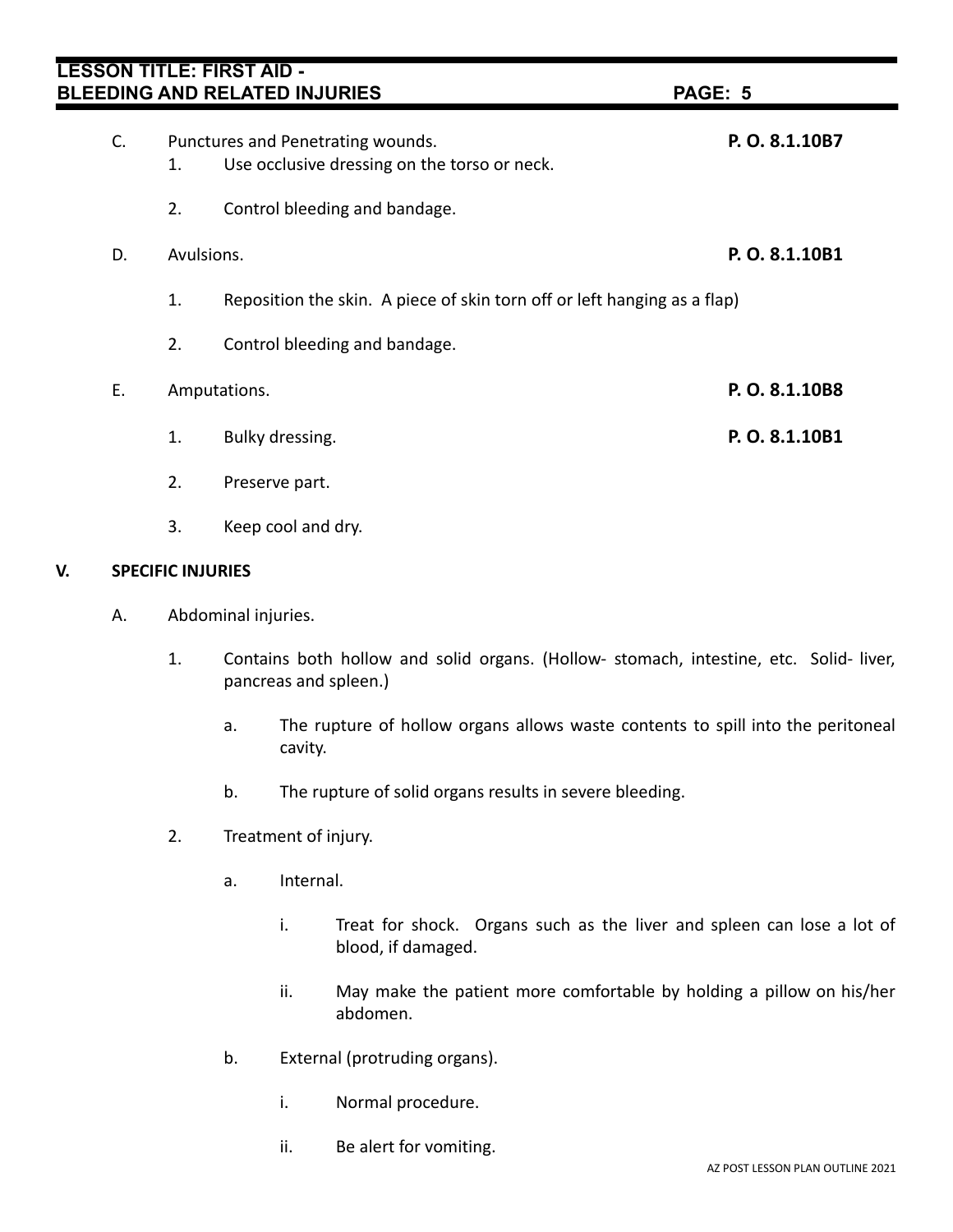- iii. Cover exposed internal organs with occlusive dressing, such as plastic wrap. Keep organs cool and moist.
- iv. Do not try to push the organs back in.

### B. Impaled objects. **P. O. 8.1.10B4**

- 1. Treatment of injury.
	- a. Do not remove. One (1) exception is noted below.
	- b. Stabilize bulky dressing.
	- c. Bandage in place.
	- d. Do not shorten, cut or break off unless you cannot transport.
- 2. Impaled object in cheek.
	- a. This is the exception, **if it is making breathing difficult.**
	- b. Check to see if it passed through.
		- i. One (1) side pull out in the direction in which it entered.
		- ii. Two (2) sided pack inside the cheek first and then remove. Do not obstruct the airway with dressing.
	- c. Standard treatment for an impaled object.
		- i. Call for EMS. Put on your personal protective equipment (gloves), apply direct pressure, bandage and dress the area.
		- ii. Monitor vital signs.

#### C. Scalp and face wounds.

- 1. Bleed heavily. **P. O. 8.1.10B3**
- 2. Assess for skull fractures.
- 3. Do not apply pressure to head wounds if skull fracture is possible.
- D. Nosebleeds.

- 
-